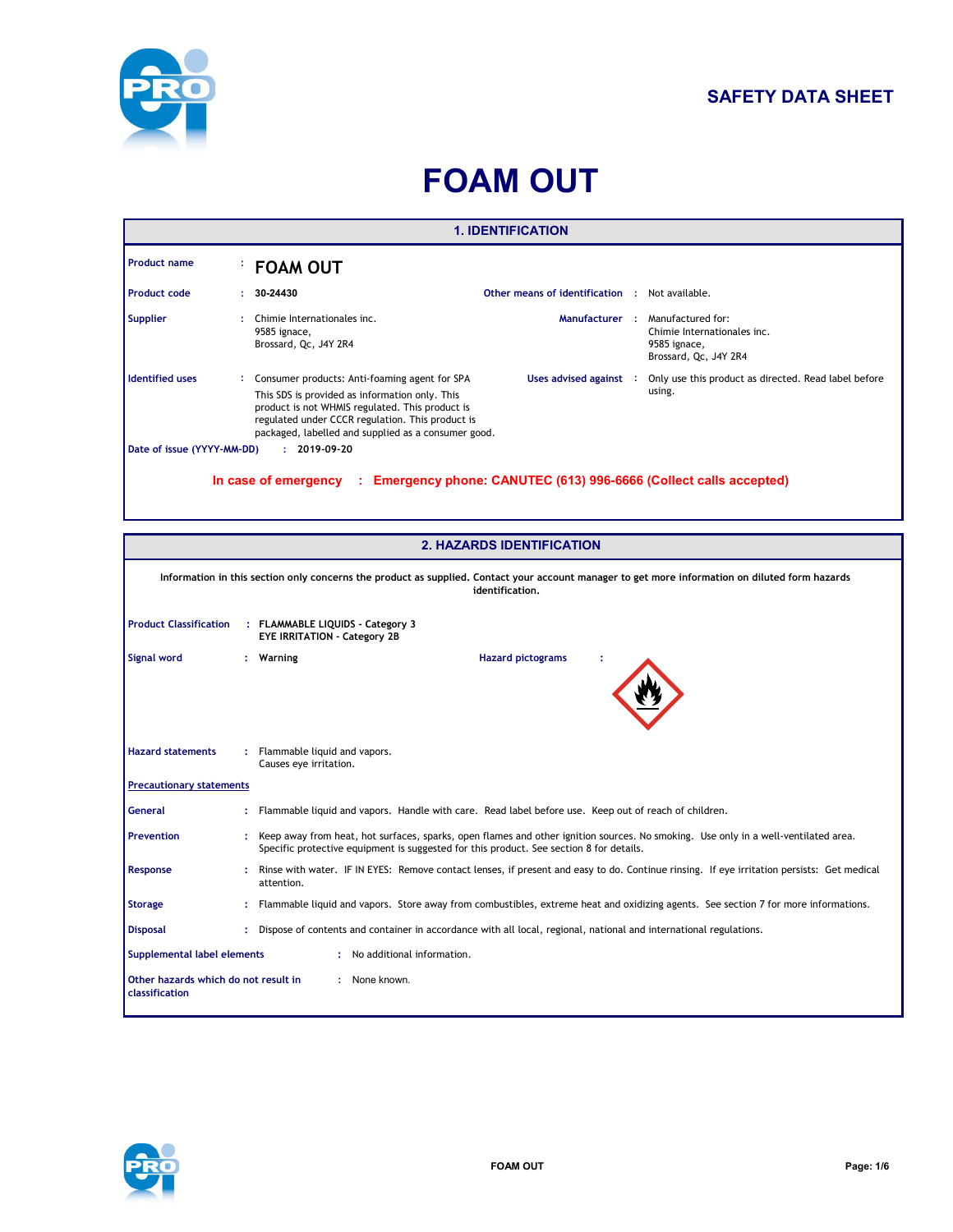#### **3. COMPOSITION/INFORMATION ON INGREDIENTS**

**Substance/mixture :** : Mixture

| <b>Name</b> | <b>CAS number</b> | $%$ (w/w) |
|-------------|-------------------|-----------|
| ethanol     | 64-17-5           | $10 - 30$ |
| Imethanol   | 67-56-1           | - 5       |
|             |                   |           |

**Occupational exposure limits, if available, are listed in Section 8.**

| <b>4. FIRST AID MEASURES</b>               |                                                                                                                                                                                       |  |  |  |  |  |  |  |
|--------------------------------------------|---------------------------------------------------------------------------------------------------------------------------------------------------------------------------------------|--|--|--|--|--|--|--|
|                                            | Description of required first aid measures                                                                                                                                            |  |  |  |  |  |  |  |
| <b>Eye contact</b>                         | In case of contact with eyes, flush with fresh water. Check for and remove any contact lenses. Continue rinsing. If irritation persists, get<br>medical attention.                    |  |  |  |  |  |  |  |
| <b>Skin contact</b>                        | In case of irritation, rinse with water. Get medical attention if irritation persist.                                                                                                 |  |  |  |  |  |  |  |
| Ingestion                                  | Rinse mouth with water. Do not induce vomiting unless directed to do so by medical personnel. Get medical attention if symptoms occur.                                                |  |  |  |  |  |  |  |
| <b>Inhalation</b>                          | Move victim to fresh air and keep at rest in a position comfortable for breathing. Get medical attention if adverse health effects persist or<br>are severe. Maintain an open airway. |  |  |  |  |  |  |  |
|                                            | Most important symptoms/effects, acute and delayed                                                                                                                                    |  |  |  |  |  |  |  |
| <b>Eye contact</b>                         | Adverse symptoms may include the following:<br>irritation<br>watering<br>redness                                                                                                      |  |  |  |  |  |  |  |
| <b>Skin contact</b>                        | No specific symptoms under normal use conditions.                                                                                                                                     |  |  |  |  |  |  |  |
| Ingestion                                  | No specific symptoms under normal use conditions.                                                                                                                                     |  |  |  |  |  |  |  |
| <b>Inhalation</b>                          | No specific symptoms under normal use conditions.                                                                                                                                     |  |  |  |  |  |  |  |
| Notes to physician                         | Treat symptomatically. Contact poison treatment specialist immediately if large quantities have been ingested or inhaled.                                                             |  |  |  |  |  |  |  |
| See toxicological information (Section 11) |                                                                                                                                                                                       |  |  |  |  |  |  |  |

| <b>5. FIRE-FIGHTING MEASURES</b>                   |  |                                                                                                                                                                                                                                                                                                                           |  |  |  |
|----------------------------------------------------|--|---------------------------------------------------------------------------------------------------------------------------------------------------------------------------------------------------------------------------------------------------------------------------------------------------------------------------|--|--|--|
| <b>Extinguishing media</b>                         |  |                                                                                                                                                                                                                                                                                                                           |  |  |  |
| Suitable extinguishing media                       |  | Use dry chemical, $CO2$ , water spray (fog) or foam.                                                                                                                                                                                                                                                                      |  |  |  |
| Unsuitable extinguishing media                     |  | Do not use water jet.                                                                                                                                                                                                                                                                                                     |  |  |  |
| Specific hazards arising from the<br>chemical      |  | Flammable liquid and vapors. In a fire or if heated, a pressure increase will occur and the container may burst, with<br>the risk of a subsequent explosion. Runoff to sewer may create fire or explosion hazard.                                                                                                         |  |  |  |
| Hazardous thermal decomposition products           |  | Decomposition products may include the following materials:<br>carbon dioxide<br>carbon monoxide                                                                                                                                                                                                                          |  |  |  |
| Special fire-fighting procedures                   |  | Promptly isolate the scene by removing all persons from the vicinity of the incident if there is a fire. No action should be taken<br>involving any personal risk or without suitable training. Move containers from fire area if this can be done without risk. Use<br>water spray to keep fire-exposed containers cool. |  |  |  |
| Special protective equipment for fire-<br>fighters |  | Fire-fighters should wear appropriate protective equipment and self-contained breathing apparatus (SCBA) with a<br>full face-piece operated in positive pressure mode.                                                                                                                                                    |  |  |  |

#### **6. ACCIDENTAL RELEASE MEASURES**

| <b>Personal precautions</b> | No action shall be taken involving any personal risk or without suitable training. Evacuate surrounding areas. Keep unnecessary and<br>unprotected personnel from entering. Do not touch or walk through spilled material. Initiate spill response procedures if required. |
|-----------------------------|----------------------------------------------------------------------------------------------------------------------------------------------------------------------------------------------------------------------------------------------------------------------------|
| <b>Personal protection</b>  | Put on appropriate personal protective equipment (see Section 8).                                                                                                                                                                                                          |
| <b>Cleaning method</b>      | Contain and collect spillage with non-combustible, absorbent material e.g. sand, earth, vermiculite or diatomaceous earth and place in<br>container for disposal according to local regulations (see Section 13). Use a water rinse for final clean-up.                    |

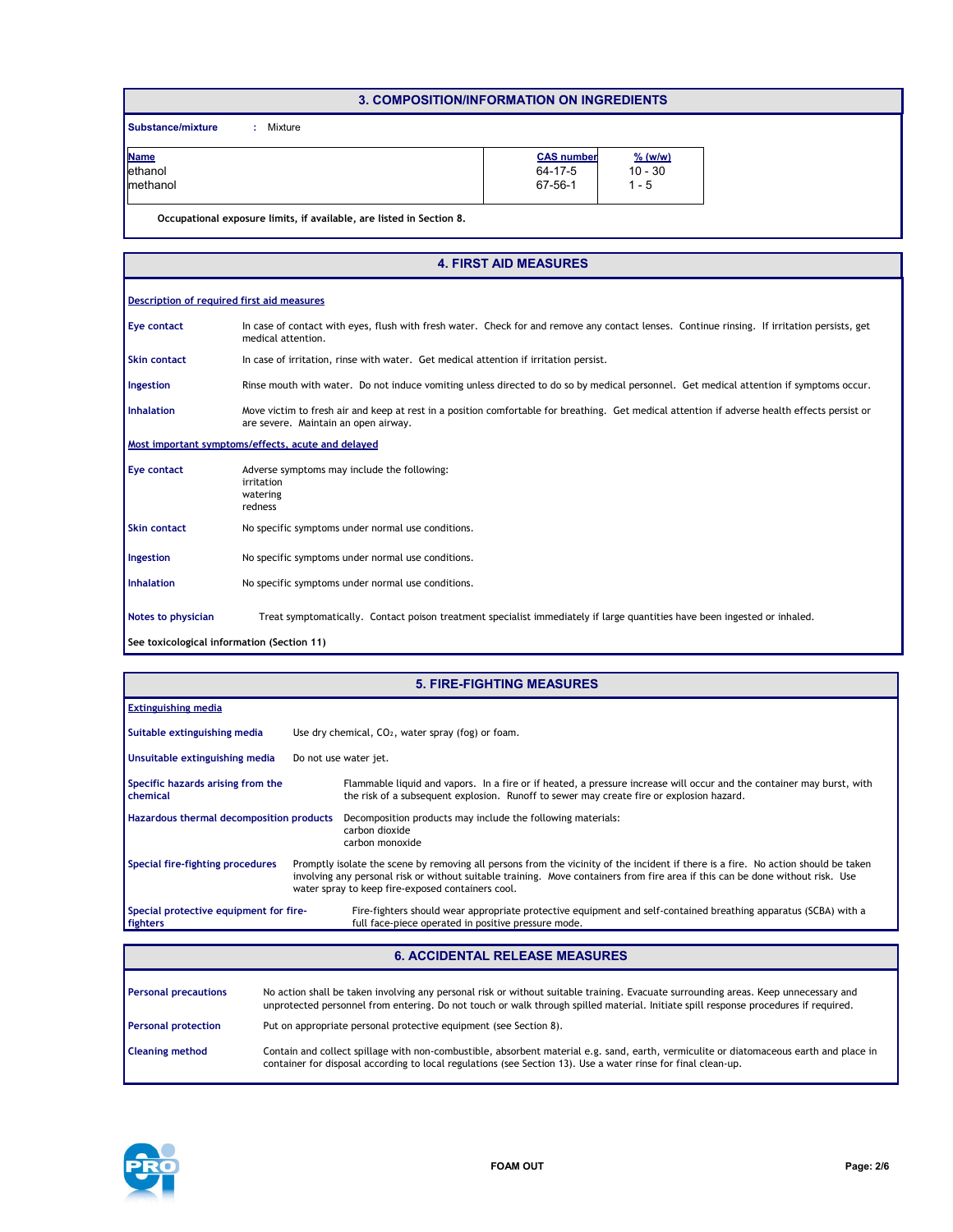#### **7. HANDLING AND STORAGE**

**Handling**

Eating, drinking and smoking should be prohibited in areas where this material is handled, stored and processed. Workers should wash hands and face before eating, drinking and smoking. Remove contaminated clothing and protective equipment before entering eating areas. See Section 8 for additional information on hygiene measures.

**Storage and Incompatibility**

Store in accordance with local regulations. Store in a segregated and approved area. Eliminate all ignition sources. Separate from oxidizing materials. Keep container tightly closed and sealed until ready for use. Containers that have been opened must be carefully resealed and kept upright to prevent leakage. Do not store in unlabeled containers. Use appropriate containment to avoid environmental contamination. Keep out of reach of children. Store away from incompatible materials (see Section 10).

#### **8. EXPOSURE CONTROLS/PERSONAL PROTECTION**

| <b>Occupational exposure limits</b>   |                                                                                                                                                                                                                                                                                                                                                                                                                                                                                                                                                                                                                                                                                                                                                                                                                                                                                                                                                                                                                                                                                                                                                                                                                                                                                                                                                      |
|---------------------------------------|------------------------------------------------------------------------------------------------------------------------------------------------------------------------------------------------------------------------------------------------------------------------------------------------------------------------------------------------------------------------------------------------------------------------------------------------------------------------------------------------------------------------------------------------------------------------------------------------------------------------------------------------------------------------------------------------------------------------------------------------------------------------------------------------------------------------------------------------------------------------------------------------------------------------------------------------------------------------------------------------------------------------------------------------------------------------------------------------------------------------------------------------------------------------------------------------------------------------------------------------------------------------------------------------------------------------------------------------------|
| Ingredient name                       | <b>Exposure limits</b>                                                                                                                                                                                                                                                                                                                                                                                                                                                                                                                                                                                                                                                                                                                                                                                                                                                                                                                                                                                                                                                                                                                                                                                                                                                                                                                               |
| Ethyl alcohol<br>methanol             | CA Alberta Provincial (Canada, 4/2009).<br>8 hrs OEL: 1000 ppm 8 hours.<br>8 hrs OEL: 1880 mg/m <sup>3</sup> 8 hours.<br>CA Quebec Provincial (Canada, 1/2014).<br>TWAEV: 1000 ppm 8 hours.<br>TWAEV: 1880 mg/m <sup>3</sup> 8 hours.<br>CA British Columbia Provincial (Canada, 6/2017),<br>STEL: 1000 ppm 15 minutes.<br>CA Ontario Provincial (Canada, 7/2015).<br>STEL: 1000 ppm 15 minutes.<br>CA Saskatchewan Provincial (Canada, 7/2013).<br>STEL: 1250 ppm 15 minutes.<br>TWA: 1000 ppm 8 hours.<br>CA Alberta Provincial (Canada, 4/2009), Absorbed through skin,<br>8 hrs OEL: 262 mg/m <sup>3</sup> 8 hours.<br>8 hrs OEL: 200 ppm 8 hours.<br>15 min OEL: 250 ppm 15 minutes.<br>15 min OEL: 328 mg/m <sup>3</sup> 15 minutes.<br>CA British Columbia Provincial (Canada, 6/2017). Absorbed<br>through skin.<br>TWA: 200 ppm 8 hours.<br>STEL: 250 ppm 15 minutes.<br>CA Ontario Provincial (Canada, 7/2015). Absorbed through skin.<br>TWA: 200 ppm 8 hours.<br>STEL: 250 ppm 15 minutes.<br>CA Quebec Provincial (Canada, 1/2014). Absorbed through skin.<br>TWAEV: 200 ppm 8 hours.<br>TWAEV: $262$ mg/m <sup>3</sup> 8 hours.<br>STEV: 250 ppm 15 minutes.<br>STEV: $328 \text{ mg/m}^3$ 15 minutes.<br>CA Saskatchewan Provincial (Canada, 7/2013). Absorbed through<br>skin.<br>STEL: 250 ppm 15 minutes.<br>TWA: 200 ppm 8 hours. |
| Appropriate engineering controls      | For manufacturing or industrial uses it can be appropriate to: Use only with adequate ventilation. Use process enclosures, local<br>exhaust ventilation or other engineering controls to keep worker exposure to airborne contaminants below any recommended or<br>statutory limits. The engineering controls also need to keep gas, vapor or dust concentrations below any lower explosive limits.<br>Use explosion-proof ventilating equipment.                                                                                                                                                                                                                                                                                                                                                                                                                                                                                                                                                                                                                                                                                                                                                                                                                                                                                                    |
| <b>Individual protection measures</b> |                                                                                                                                                                                                                                                                                                                                                                                                                                                                                                                                                                                                                                                                                                                                                                                                                                                                                                                                                                                                                                                                                                                                                                                                                                                                                                                                                      |
| <b>Eye/face protection</b>            | Continued or intense exposures might required to wear safety glasses. It is minimally suggested to wear safety glasses while<br>using or handling this product.                                                                                                                                                                                                                                                                                                                                                                                                                                                                                                                                                                                                                                                                                                                                                                                                                                                                                                                                                                                                                                                                                                                                                                                      |
| <b>Hands and Body protection</b>      | No specific protective equipment required under normal use conditions. Prolonged or severe exposures might require to wear<br>chemical-resistant gloves.<br>No special protective clothing is required.                                                                                                                                                                                                                                                                                                                                                                                                                                                                                                                                                                                                                                                                                                                                                                                                                                                                                                                                                                                                                                                                                                                                              |
| <b>Respiratory protection</b>         | No specific protective equipment required under normal use conditions.                                                                                                                                                                                                                                                                                                                                                                                                                                                                                                                                                                                                                                                                                                                                                                                                                                                                                                                                                                                                                                                                                                                                                                                                                                                                               |

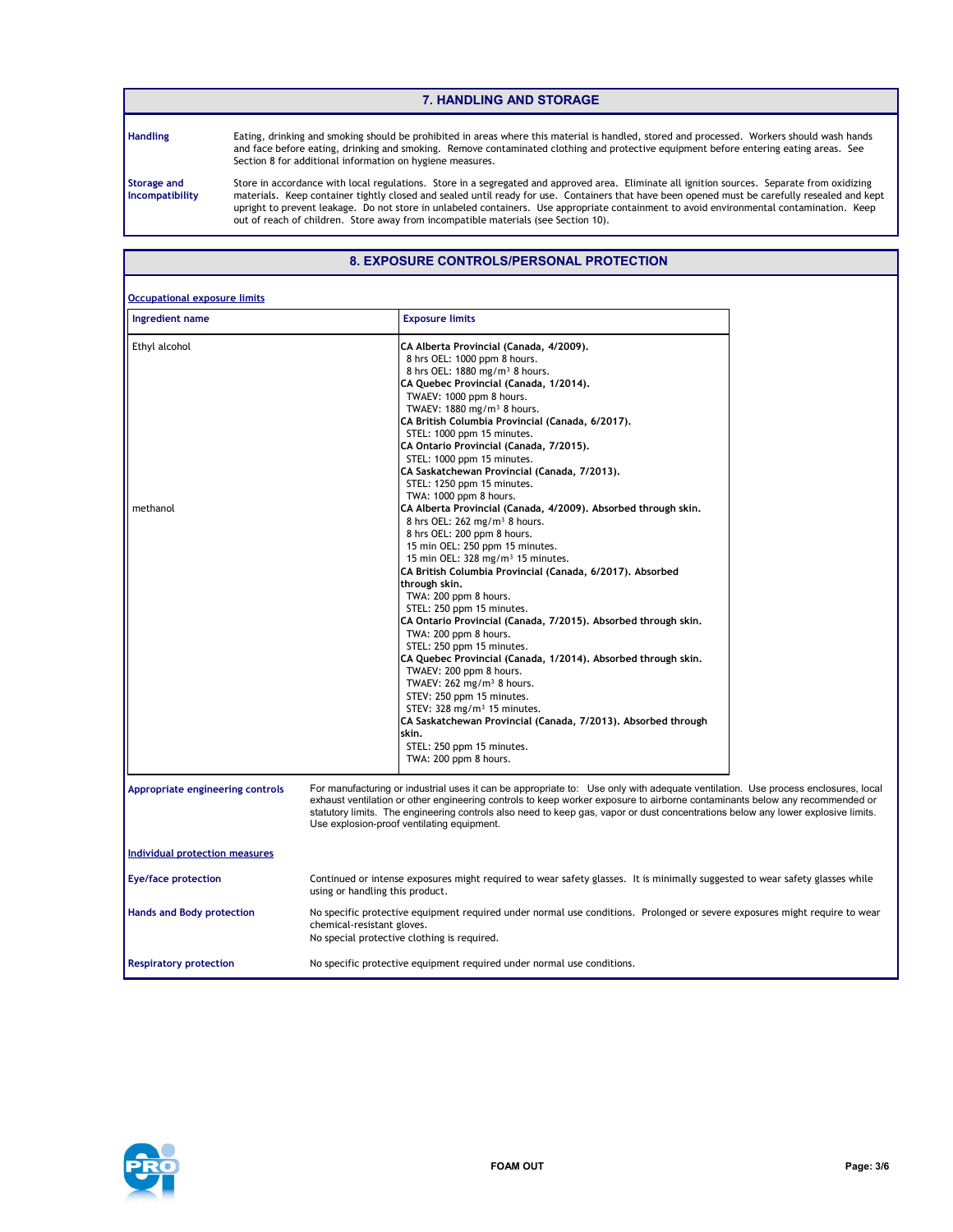| <b>9. PHYSICAL AND CHEMICAL PROPERTIES</b>                                                                          |                  |                         |                                  |                         |                                                                    |  |  |
|---------------------------------------------------------------------------------------------------------------------|------------------|-------------------------|----------------------------------|-------------------------|--------------------------------------------------------------------|--|--|
| <b>Physical state</b>                                                                                               | Liquid. [Opaque] | pH                      | 8                                | <b>Flash point</b>      | Closed cup: $45^{\circ}$ C (113 $^{\circ}$ F)<br>[Pensky-Martens.] |  |  |
| Color                                                                                                               | White.           | <b>Relative density</b> | Not available.                   | <b>Melting point</b>    | Not available.                                                     |  |  |
| Odor                                                                                                                | Alcohol-like.    | <b>Viscosity</b>        | Not available.                   | <b>Boiling point</b>    | Not available.                                                     |  |  |
| Odor threshold                                                                                                      | Not available.   | Vapor pressure          | Not available.                   | Fire point              | Not available.                                                     |  |  |
| Solubility in water                                                                                                 | : Not available. | Vapor density           | Not available.<br>÷.             | <b>Evaporation rate</b> | : Not available.                                                   |  |  |
| <b>Decomposition temperature</b>                                                                                    | Not available.   |                         | <b>Auto-ignition temperature</b> | : Not available.        |                                                                    |  |  |
| Partition coefficient: n-octanol/<br>: Not available.<br>Flammability (solid, gas)<br>Not available.<br>÷.<br>water |                  |                         |                                  |                         |                                                                    |  |  |
| Not available.<br>Lower and upper explosive (flammable) limits<br>÷                                                 |                  |                         |                                  |                         |                                                                    |  |  |

#### **10. STABILITY AND REACTIVITY**

| Reactivity                                | No specific test data related to reactivity available for this product or its ingredients.                                                                                 |  |  |  |
|-------------------------------------------|----------------------------------------------------------------------------------------------------------------------------------------------------------------------------|--|--|--|
| <b>Chemical stability</b>                 | The product is stable.                                                                                                                                                     |  |  |  |
| Incompatible materials                    | Reactive or incompatible with the following materials:<br>oxidizing materials                                                                                              |  |  |  |
| <b>Conditions to avoid</b>                | Avoid all possible sources of ignition (spark or flame). Do not pressurize, cut, weld, braze, solder, drill, grind or expose containers to heat<br>or sources of ignition. |  |  |  |
| <b>Possibility of hazardous reactions</b> | Under normal conditions of storage and use, hazardous reactions will not occur.                                                                                            |  |  |  |
| Hazardous decomposition products          | Under normal conditions of storage and use, hazardous decomposition products should not be produced.                                                                       |  |  |  |

| <b>11. TOXICOLOGICAL INFORMATION</b>                                              |                |                                                                                                                                        |                                                     |                                                                                                            |                                                   |  |
|-----------------------------------------------------------------------------------|----------------|----------------------------------------------------------------------------------------------------------------------------------------|-----------------------------------------------------|------------------------------------------------------------------------------------------------------------|---------------------------------------------------|--|
| <b>Route of exposure</b>                                                          | Not available. |                                                                                                                                        |                                                     |                                                                                                            |                                                   |  |
| <b>Potential acute health effects</b><br>Eye contact<br>May cause eye irritation. |                |                                                                                                                                        |                                                     | <b>Symptoms</b><br>Adverse symptoms may include the following:<br>irritation<br>watering<br>redness        |                                                   |  |
| <b>Skin contact</b>                                                               |                | No known significant effects or critical hazards.                                                                                      |                                                     |                                                                                                            | No specific symptoms under normal use conditions. |  |
| Ingestion                                                                         |                | No known significant effects or critical hazards.                                                                                      |                                                     | No specific symptoms under normal use conditions.                                                          |                                                   |  |
| <b>Inhalation</b>                                                                 |                | No known significant effects or critical hazards.                                                                                      |                                                     |                                                                                                            | No specific symptoms under normal use conditions. |  |
| <b>Toxicity data</b>                                                              |                |                                                                                                                                        |                                                     |                                                                                                            |                                                   |  |
| <b>Product/ingredient name</b>                                                    |                | <b>Result</b>                                                                                                                          | <b>Species</b>                                      | <b>Dose</b>                                                                                                | <b>Exposure</b>                                   |  |
| Ethyl alcohol<br>methanol                                                         |                | LC50 Inhalation<br>Vapor<br>LD50 Dermal<br>LD50 Oral<br>LC50 Inhalation<br>Gas.<br>LC50 Inhalation<br>Gas.<br>LD50 Dermal<br>LD50 Oral | Rat<br>Rabbit<br>Rat<br>Rat<br>Rat<br>Rabbit<br>Rat | 124700 mg/m <sup>3</sup><br>>20000 mg/kg<br>7 g/kg<br>145000 ppm<br>64000 ppm<br>15800 mg/kg<br>5600 mg/kg | 4 hours<br>1 hours<br>4 hours                     |  |
| Information on toxicological effects                                              |                |                                                                                                                                        |                                                     |                                                                                                            |                                                   |  |
| Mutagenicity                                                                      |                | No known significant effects or critical hazards.                                                                                      |                                                     |                                                                                                            |                                                   |  |
| <b>Teratogenicity</b>                                                             |                | No known significant effects or critical hazards.                                                                                      |                                                     |                                                                                                            |                                                   |  |
| <b>Developmental effects</b><br>No known significant effects or critical hazards. |                |                                                                                                                                        |                                                     |                                                                                                            |                                                   |  |
| <b>Fertility effects</b>                                                          |                | No known significant effects or critical hazards.                                                                                      |                                                     |                                                                                                            |                                                   |  |
| <b>Sensitization</b>                                                              | Not available. |                                                                                                                                        |                                                     |                                                                                                            |                                                   |  |

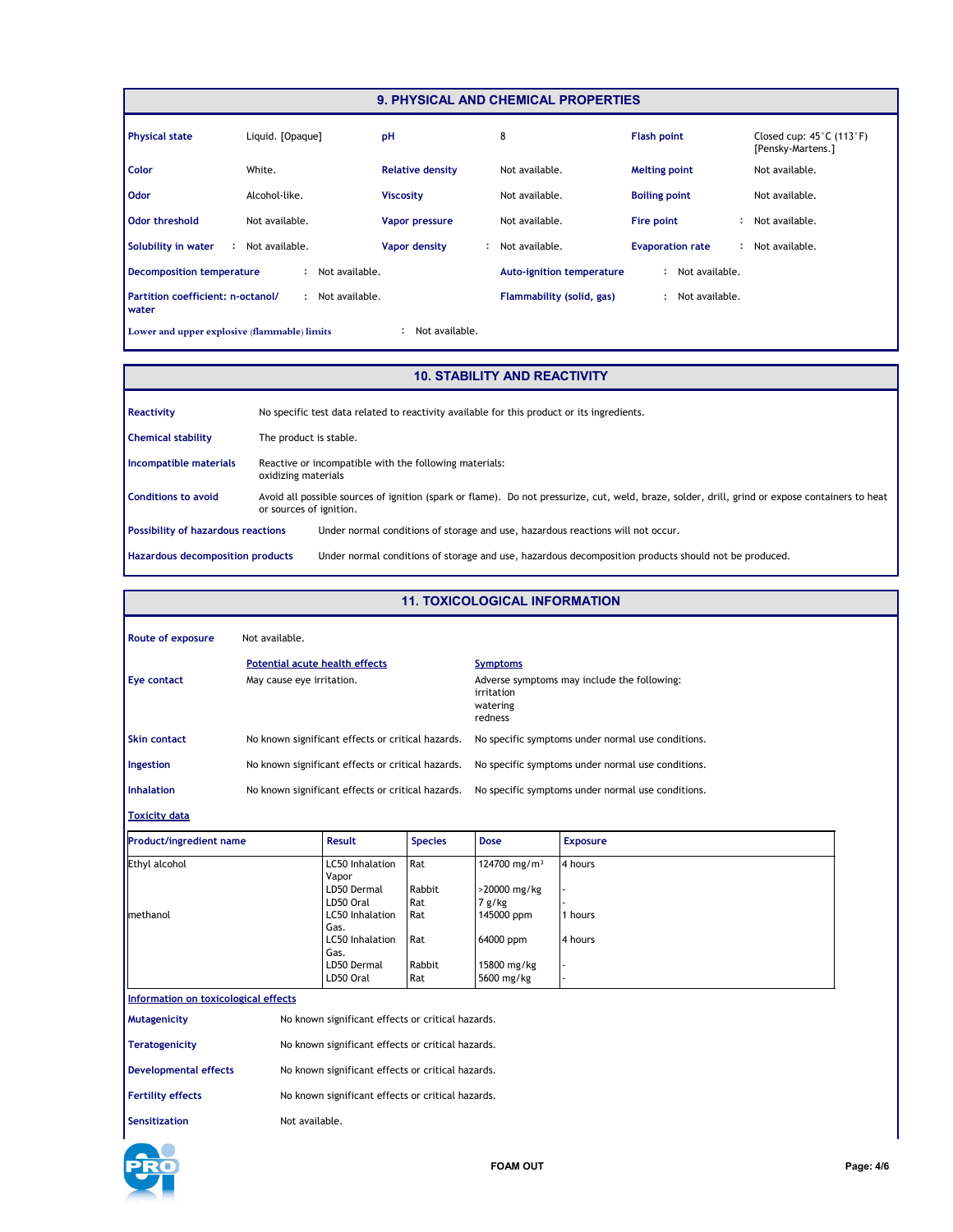#### **12. ECOLOGICAL INFORMATION**

| Product/ingredient name | Result                               | <b>Species</b>                                | <b>Exposure</b> |
|-------------------------|--------------------------------------|-----------------------------------------------|-----------------|
| Ethyl alcohol           | Acute EC50 17.921 mg/l Marine water  | Algae - Ulva pertusa                          | 96 hours        |
|                         | Acute EC50 2000 µg/l Fresh water     | Daphnia - Daphnia magna                       | 48 hours        |
|                         | Acute LC50 25500 µg/l Marine water   | Crustaceans - Artemia<br>franciscana - Larvae | 48 hours        |
|                         | Acute LC50 42000 µg/l Fresh water    | Fish - Oncorhynchus mykiss                    | 4 days          |
|                         | Chronic NOEC 4.995 mg/l Marine water | Algae - Ulva pertusa                          | 96 hours        |
|                         | Chronic NOEC 100 ul/L Fresh water    | Daphnia - Daphnia magna -<br>Neonate          | 21 days         |
|                         | Chronic NOEC 0.375 ul/L Fresh water  | Fish - Gambusia holbrooki -<br>Larvae         | 12 weeks        |
| methanol                | Acute EC50 16.912 mg/l Marine water  | Algae - Ulva pertusa                          | 96 hours        |
|                         | Acute LC50 2500000 µg/l Marine water | Crustaceans - Crangon crangon -<br>Adult      | 48 hours        |
|                         | Acute LC50 3289 mg/l Fresh water     | Daphnia - Daphnia magna -<br>Neonate          | 48 hours        |
|                         | Acute LC50 290 mg/l Fresh water      | Fish - Danio rerio - Egg                      | 96 hours        |
|                         | Chronic NOEC 9.96 mg/l Marine water  | Algae - Ulva pertusa                          | 96 hours        |

### **13. DISPOSAL CONSIDERATIONS**

**Disposal methods** Dispose content and container in accordance with local, regional and national regulation in force.

| <b>14. TRANSPORT INFORMATION</b>                                                                                                                                                                               |                  |                                                                      |                                                    |               |                    |  |  |
|----------------------------------------------------------------------------------------------------------------------------------------------------------------------------------------------------------------|------------------|----------------------------------------------------------------------|----------------------------------------------------|---------------|--------------------|--|--|
|                                                                                                                                                                                                                | <b>UN number</b> | UN proper shipping name                                              | <b>Transport hazard class</b><br>(e <sub>s</sub> ) | Packing group | <b>TDG Placard</b> |  |  |
| <b>TDG Classification</b>                                                                                                                                                                                      | <b>UN1993</b>    | FLAMMABLE LIQUID, N.O.S.<br>(ethanol, methanol)                      |                                                    | Ш             |                    |  |  |
| Product classified as per the following sections of the Transportation of Dangerous Goods Regulations: 2.18-2.19 (Class 3).<br>Special provisions Transport Dangerous Good regulation exemption paragraph 1.33 |                  |                                                                      |                                                    |               |                    |  |  |
| <b>Additional</b><br>information                                                                                                                                                                               |                  | See shipping documents for specific information on DOT, IMDG or IATA |                                                    |               |                    |  |  |

#### **15. REGULATORY INFORMATION**

| <b>Canadian lists</b>                   |                                              |  |  |  |
|-----------------------------------------|----------------------------------------------|--|--|--|
| <b>Canadian NPRI</b>                    | The following components are listed: Ethanol |  |  |  |
| <b>CEPA Toxic substances</b>            | None of the components are listed.           |  |  |  |
| <b>Canada inventory</b>                 | Not determined.                              |  |  |  |
| <b>International lists</b>              |                                              |  |  |  |
| <b>United States</b><br>Not determined. |                                              |  |  |  |